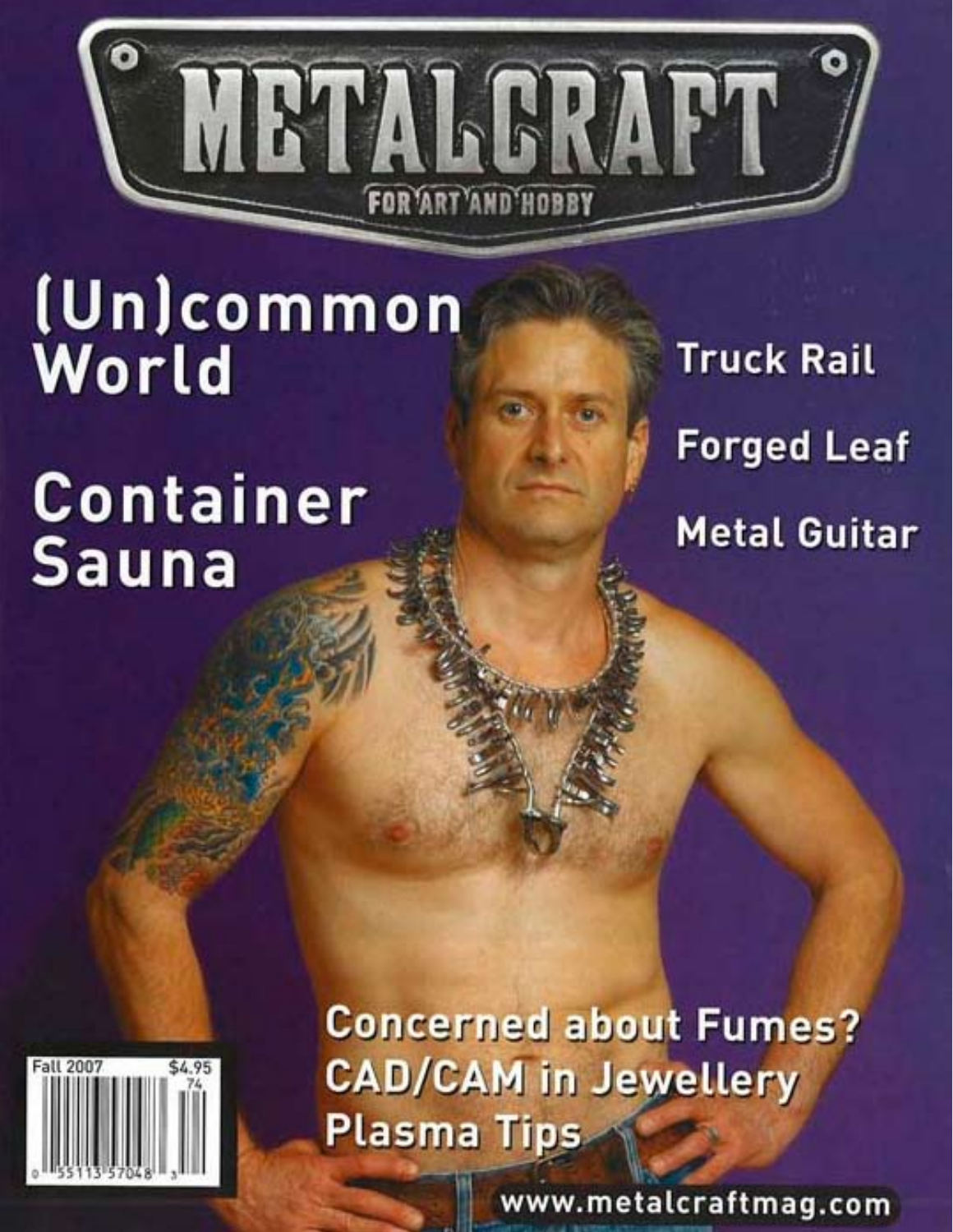by Nestor Gula



Driving into Providence, Rhode Island, I was expecting to see a sea of manicured lawns, well kept houses and a bevy of people wearing pastel coloured clothing. I exited the highway at the appointed intersection and was shocked to see a scene that exists in any city and town in the United States. There was an over abundance of gas stations and fast food outlets. A decaying business sector spoke volumes about the middle classes flight to the suburbs. I wasn't in downtown Providence and this was definitely not the suburbs. I was in between, an area that was either going to boom with new life and energy in the next few years or it would continue to stagnate.

I actually like these sorts of areas because there is a certain spectacular energy to it. You can hear music on the street, from open windows and the restaurants. People are milling about. Amongst the non-descript housing, retail and industrial buildings, there usually exists a vibrant community with fascinating people.

I was going to visit such a person.

Boris Bally lives and works here. Well, he used to live

here, he recently moved further away, to the suburbs to accommodate his growing family. His essence and his work live here.

His studio and his ex-home are located on a corner lot on the main street and is a converted Legion Hall. You know times are tough when the Legion moves on out. His workspace, which comprises of most of the main floor, is a large open and well-lit space. This is the kind of work space that would make most artists green with envy. Approximately 2,200 square feet in area, with an airy 15 foot ceiling, it is neatly divided into several work areas and even the jumble and material are all stored away well so as not to affect workflow.

Bally is not a conventional artist. He is not a conventional sculptor or jeweler. He uses a variety of materials to create visions. He himself said that on occasion he finds some materials and will hold on to them while he ponders into what to transform the found materials. He has earned quite a reputation through his art with his works being in the permanent collections of the Smithsonian American Art

# Bally's Uncommon World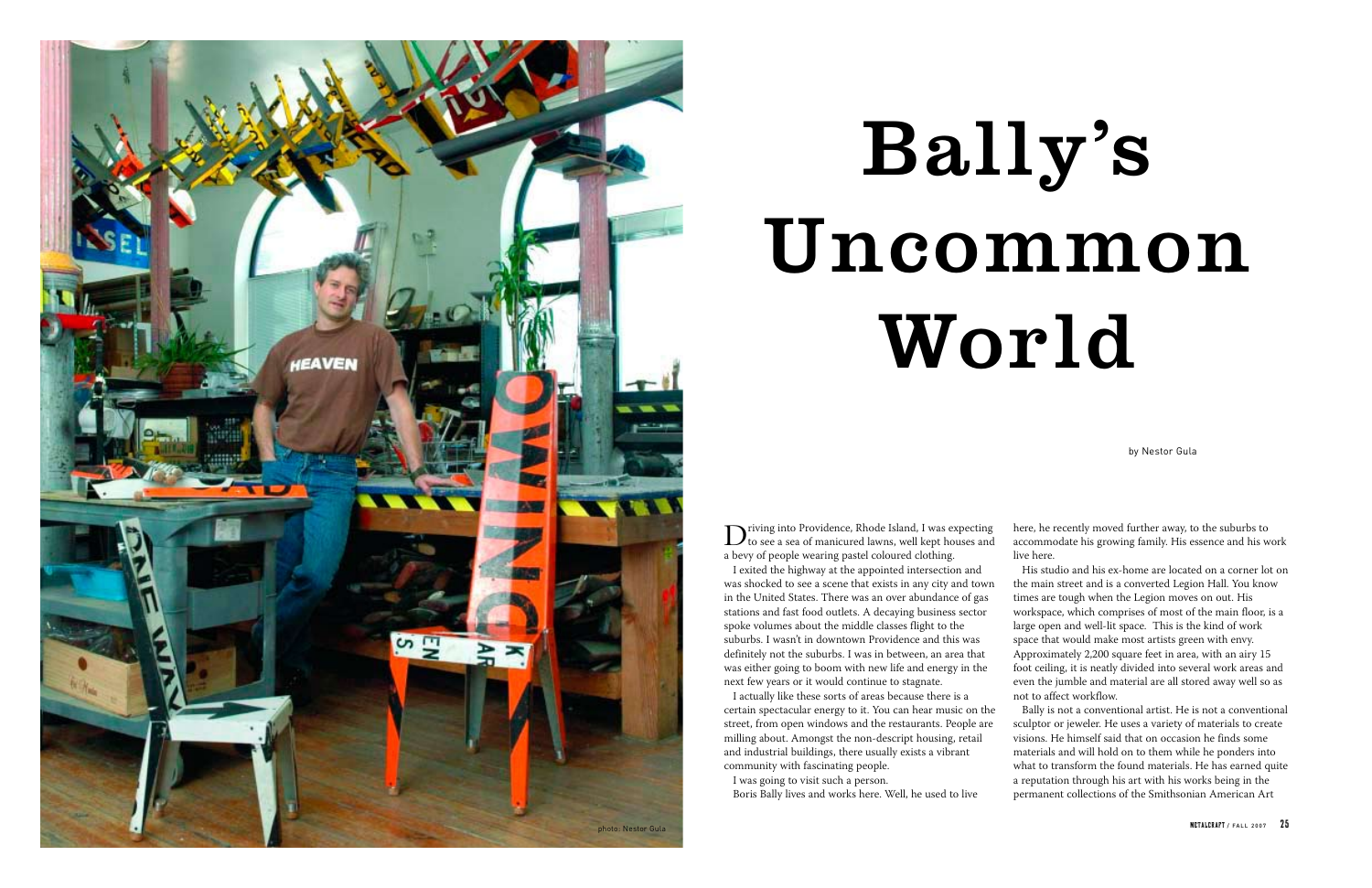

A great saying for a tray that came off a do not pass sign.



photo: J.W. Johnson

A tray made from a discarded Ney York City subway sign.

Museum in New York and Washington D.C., the Carnegie Museum of Art, and the National Museum of Art.

What drew me to this place in Providence, Rhode Island, to Bally's workshop were chairs.

Not regular chairs, but chairs Bally designed and makes out of discarded highway and street signs. I learnt almost immediately that chairs were not the only thing he makes out of these signs. There are bowls, coasters, key chains, clocks, mirrors, mailboxes, tables and all sorts of other brilliant designs, created with discarded traffic signs.

Bally was was not just some lucky bloke who stumbled upon a brilliand idea. He's been working with metal since his early childhood. His father was an award winning industrial designer so he had access to tool, materials and a patient teacher, "My father he always had a studio. So I've always had access to raw materials and I could work through ideas there," he said. "I was making jewellery the youngest king in craft classes. I loved metals and working with them. Initially I made skateboards, martial arts weapons, and eventually moved to jewellery and sculpture."

The chairs were not the first things Bally made out of a discarded traffic sign. "I got a commission from a Boston gallery to make a fireplace set," he said. "So, I needed to make a face, I was hammering up an old road sign and I though to myself — Wow, look at the graphics on this. I then started to look for more signs. The chairs did not come first — the platters were the first things to be made from road signs. Now there are tables, and other signs. Now there are tables, and other cutlerry by Bally designs. Whatever is left over I keep





To further his education in the art of goldsmithing he did

an apprenticeship with Alexander Schnaffner, and Ralf Düby, the shop manager, in Basel, Switzerland. As his father had roots there he stayed with a distant relative. The apprenticeship, which started in the Winter of 1978 and ended in the Summer 1980, lasted a year and a half and he went to work every day.

> photo: J.W. Johnson photo: J.W. Johnson

"I was lucky because Schnaffner was in the process of writing a book on the apprenticeship system," said Bally, "It was really fortunate, in that I became a guinea pig for that system – rather than just clean toilets, like some apprenticeship systems work, he really wanted me to succeed and learn the techniques. In effect to prove that this tame American gorilla can do these things."

Upon his return to the US, he decided to continue his education and

enrolled in an art school in the fall of 1980. "I went to Philadelphia, to the Tyler School of Art, part of the Temple University," he said. "Even though it was a very good program, unfortunately it started to duplicate the things I learnt in Switzerland. I felt it was a waste of time and I went back home to Pittsburgh."

photo: Nestor Gula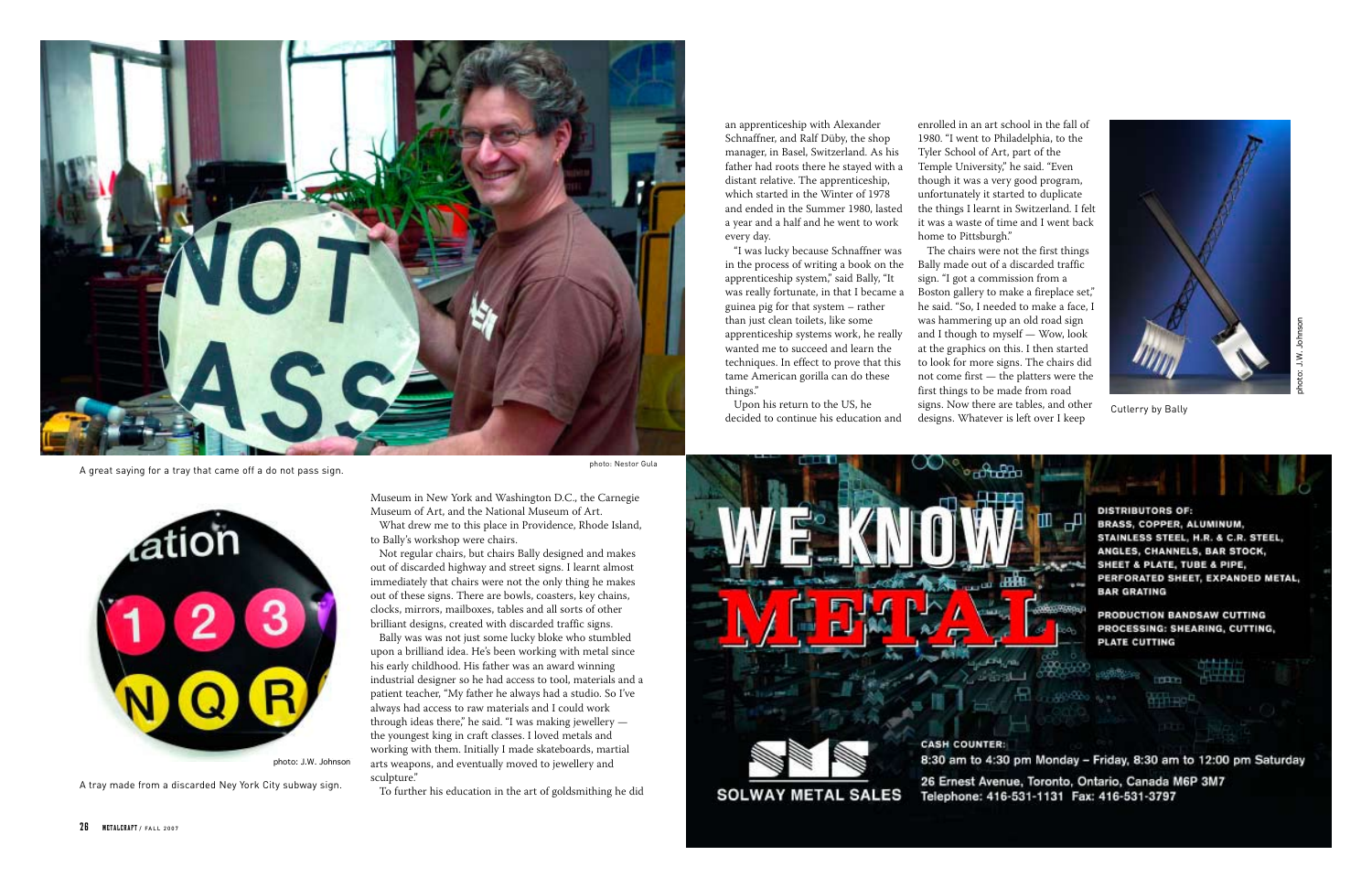

A one way child's chair.

and make something else. The smallest scraps are even made into key chain fobs."

As the early designs were made and word started to spread, there were many inquiries and plaudits. "The critics loved it people went nuts. It was a huge hit," he said. He was then able to expand his tool collection. "Each time I got a new tool I would find a new design. When my arm gets tired of hammering the signs I got a spinner to do it," said Bally. "I bought my self a lathe and started to cut and mill away at the signs. Then I got myself a hand brake and I though "What could I do?"

#### **The Chair Story**

"The chairs were actually designed for an exhibition in Pittsburgh called Stool Samples, said Bally. "I though I could make a chair. In two days I whipped it up, and away it went."

Or so he thought. "At that time there was a company making knockoffs of some of my designs from street signs so I though to myself — I'm not going to be a sucker giving someone a great free idea. So I made my first ever decoy. I made something out of golf clubs, the ugliest thing I have ever made. It was a terrible chair. It was so ugly I don't have a picture — I don't want to be reminded. My friends cornered me and said — dude, you're slipping."

Boris Bally's favourite place to browse for metal and interesting objects is The Steel Yard. Located at the historic Providence Steel and Iron site in the heart of Providence's industrial Valley neighborhood. It is not just a regular steel/scrap yard. The 5,612 square foot industrial shop features a foundry, ceramics studio, blacksmithing shop, welding shop, as well as studio space and outdoor work and exhibition space. The Steel Yard's program focus on arts education and the incubation of new business and arts initiatives, as well as the establishment of a lasting



701 NIPISSING ROAD, MILTON,<br>ONTARIO, CANADA L9T 4Z5<br>TEL.: (905) 878-2331 ~ FAX: (905) 878-4445

Fireclay

### **SAFETY APPAREL**<br>Gloves, Spats, Jackets,

Sleeves, Aprons

**TOOLS** Rammers, Sprue Cutters, Slicks, Trowels Ladles, Vibrators, Skimmers

**REFRACTORY** Castable, Mortar, Bricks, Ceramic Blanket

**CRUCIBLES** Clay Graphite, Silicon Carbide

> **METAL REPAIR COMPOUNDS** 98% Pure Metal, machinable

#### We offer **INSTRUCTIONS & SUPPLIES**<br>for Hobbyists or Foundry Start-ups www.smelko.com

28 METALCRAFT / FALL 2007



Bally putting the finishing touches on a bowl made from a yeild sign.

community arts resource With countless resources and a great staff and volunteers, The Steel Yard has become a hub of creativity in Providence, RI.

**For more info: www.thesteelyard.org**

## **The Steel Yard**





photos courtesy of The Steel Yard

**EQUIPMENT** Furnaces, Aerators, Molding Machines, Flasks, Mullers

**SANDS & CLAYS** Molding Sands, Bentonites







NO MINIMUM ORDER ~ LARGE USED EQUIPMENT INVENTORY